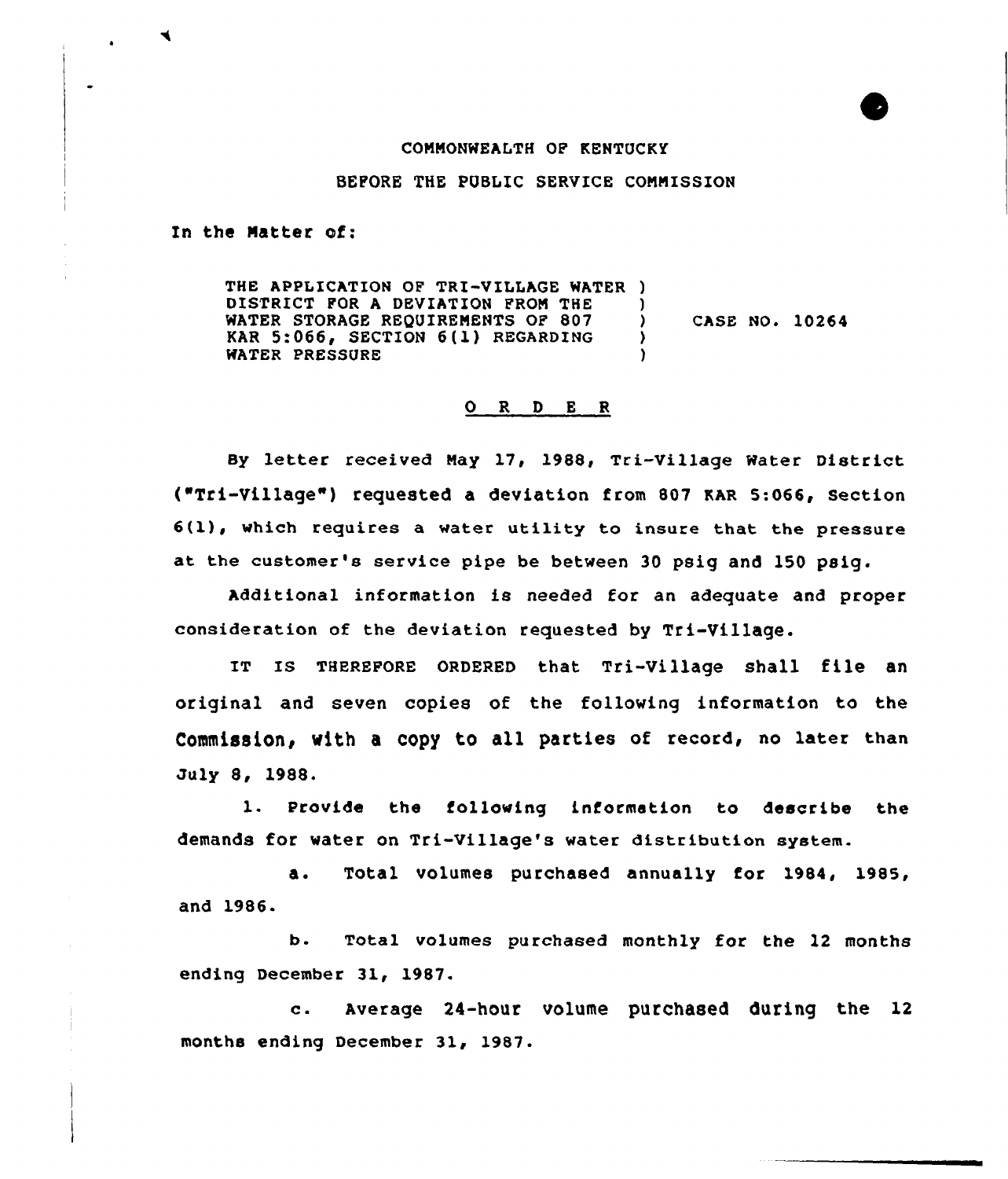d. Maximum 24-hour volume purchased during the 12 months ending December 31, l987.

a provincia de la constitución de la califactura de la califactura de la califactura de la califactura de la c

e. Total days and highest number of successive days that the maximum 24-hour volume was purchased during the 12 months ending December 31, 1987.

f. Pro)ected maximum daily demand volumes for <sup>1990</sup> similar to (d) and (e) above. Describe the method by which these projections were made.

2. Provide a map of Tri-village's distribution system that shows the location, size, and the maximum and minimum pressure of all distribution mains, storage tanks, pumping stations, and any other significant features of the system. One inch on this map should not represent more than one mile on the ground.

3. Provide a list of customers affected by low water pressure supplied by Tri-Village. In the list, identify names, addresses, number of hours, time and dates.

4. Provide a 24-hour pressure recording chart showing the actual continuously measured pressure at. all locations affected by low water pressure on Tri-Village's system. Identify the exact location and the sea elevation of each pressure recorder.

5. Provide a description of each of Tri-Village's storage facilities including their locations on the system and show total volume of storage on the system.

6. Provide <sup>a</sup> list of Tri-Village's large volume customers by name and maximum monthly and 24-hour usage by volume and by

$$
-2-
$$

المتابعة والمستحدث والمتحاف والمتناول والمتناول والمتناول والمتناول والمتناول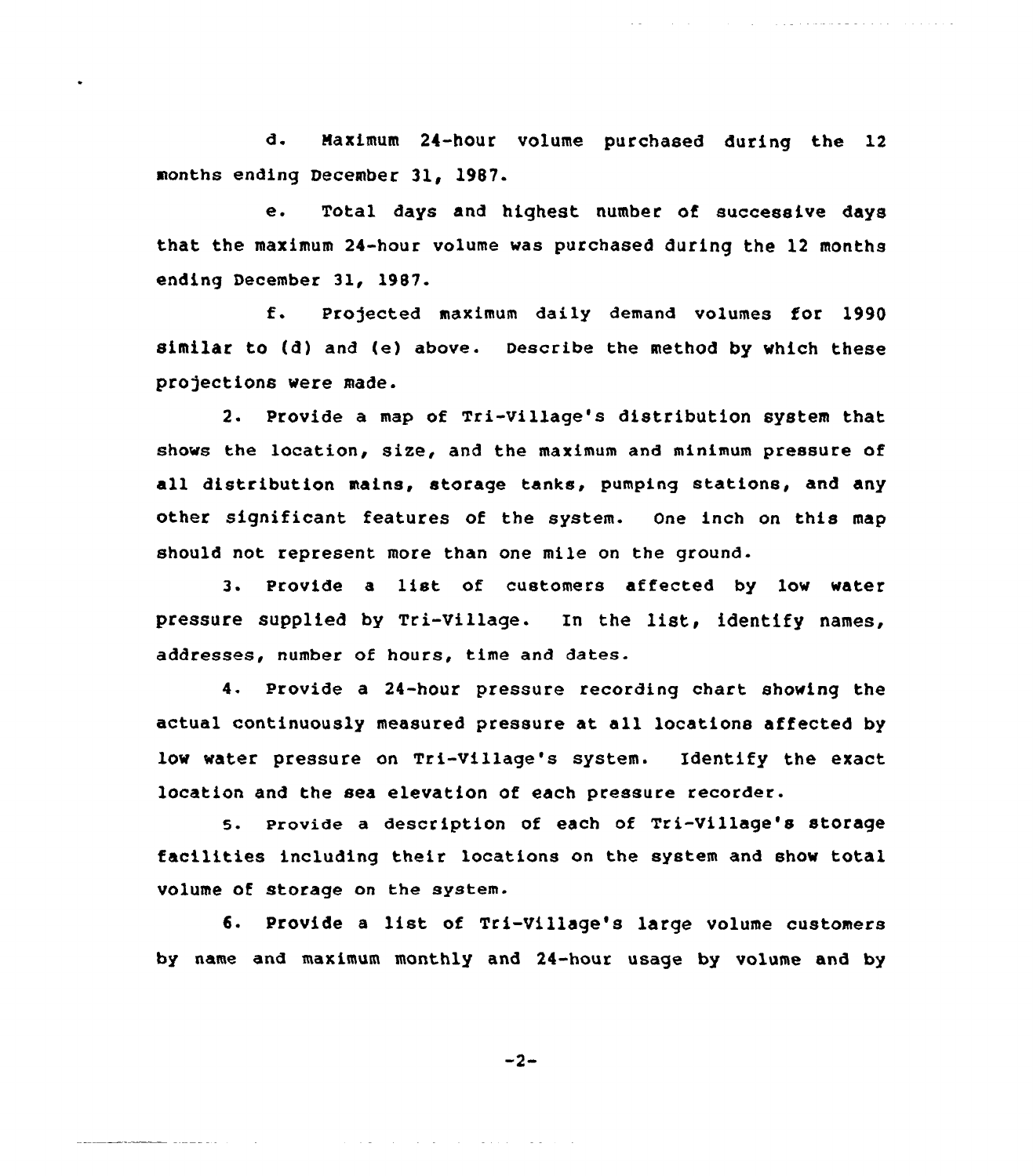percentage of Tri-Village's maximum monthly and 24-hour volumes. Describe these customers' water storage and/or distribution facilities, if any exist, and any sales/purchase agreements now in effect for such customers. Explain any seasonal variations that affect the purchase volumes of any of these customers. Describe Tri-Village's curtailment plan, if applicable, to any of these customers. Do not list customers who are purchasing less than five percent of Tri-Village's maximum monthly volumes.

7. Provide a technical summary of operational deficiencies of Tri-Village's water system that are known from experience or that have been indicated by hydraulic analyses.

8. List names and addresses of Tri-Village's customers that are providing critical health services.

9. Show number of hours under present operating conditions that service can be continued to hospitals, schools, and other similar facilities after an interruption of service by Tri-Village's supplier when the supply requirements to be met are: (a) maximum 24-hour volume, (b) average 24-hour volume, and (c) minimum 24-hour volume. Provide supplemental information as needed to explain how results for (a), (b), and (c) were obtained.

10. Describe past periods of interruption by the supplier for Tri-Village. List dates and total days or hours of interruption.

ll. Provide detailed information on supplier's system that delivers water to Tri-Village. Include location and capacity of {a) treatment plant, (b) pumping stations, {c) storage tanks and

 $-3-$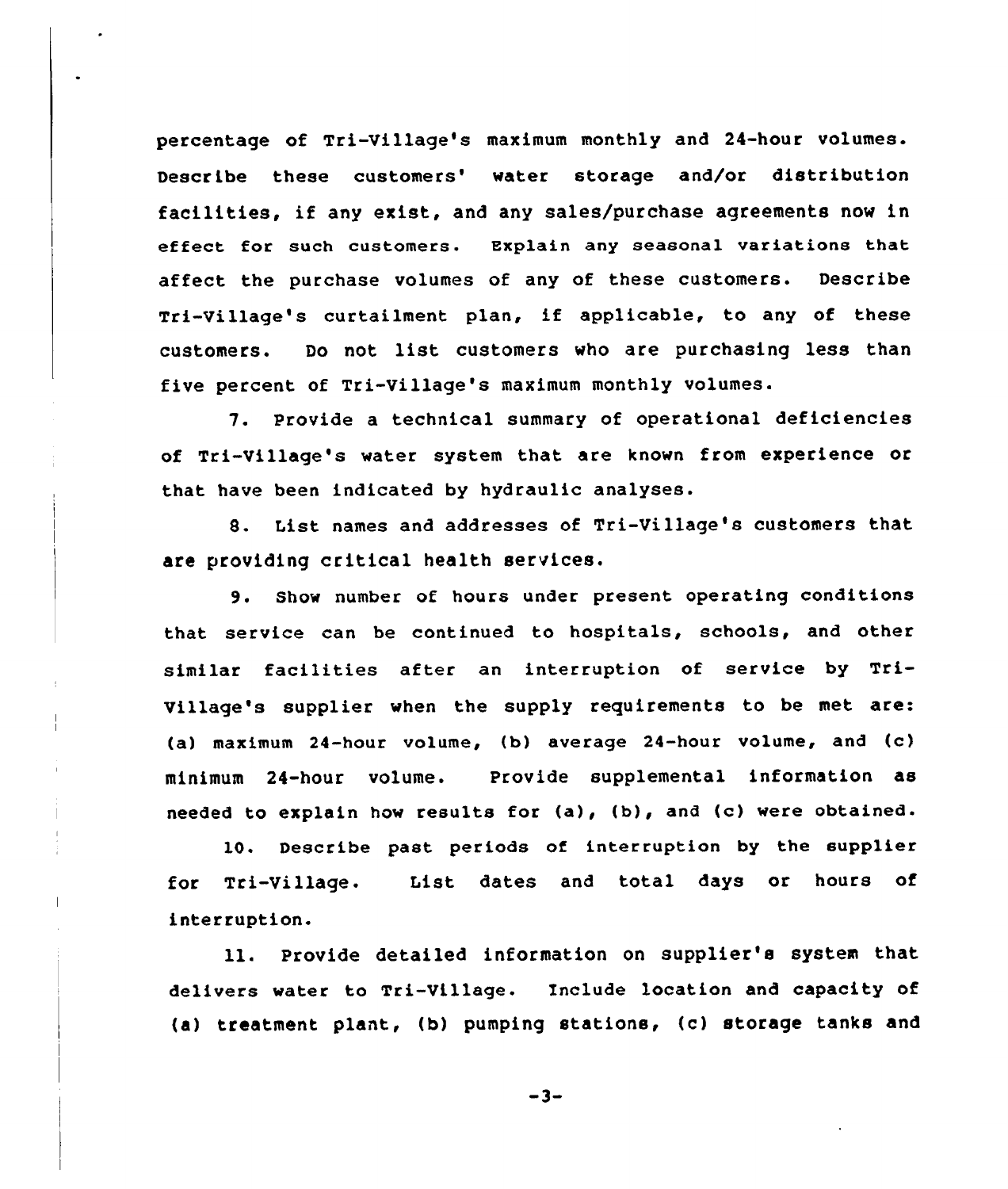any other facilities reguired for the delivery of water to Tri-Village. aive the 24-hour capacity and maximum 24-hour production of plant for the 12 months ending December 31< 1987.

12. Does Tri-Village's water purchase agreement place <sup>a</sup> limit on the daily or monthly volumes that its supplier will furnish? If so, define these limits. If supplier provides certain volumes of storage for Tri-Village, provide <sup>a</sup> copy of the agreement that insures the provision of this storage by supplier and a statement reflecting Tri-village's assessment of reliability of this agreement. Provide <sup>a</sup> copy of Tri-village's water purchase agreement if its particulars cannot be readily described and note the particulars of interest to the instant case. Describe any curtailment aspects of the contract.

13. Describe supplier's capability for delivery of water pressure and volume at each point of delivery to Tri-Village. Describe those features of supplier's system that limit its capacity for delivery of water pressure and volume to Tri-village. Such features may include: (a) distance between supplier's tank and supplier's point of connection with Tri-Village, (b) size of the connecting main between Tri-Village and its supplier's tank, {c) capacity of supplier's treatment plant, (d) age of supplier's treatment plant, (e) condition of supplier's treatment plant, and (f) capacity and condition of supplier's pumping stations and tanks and supplier's general ability to respond to the needs of Tri-Village.

 $-4-$